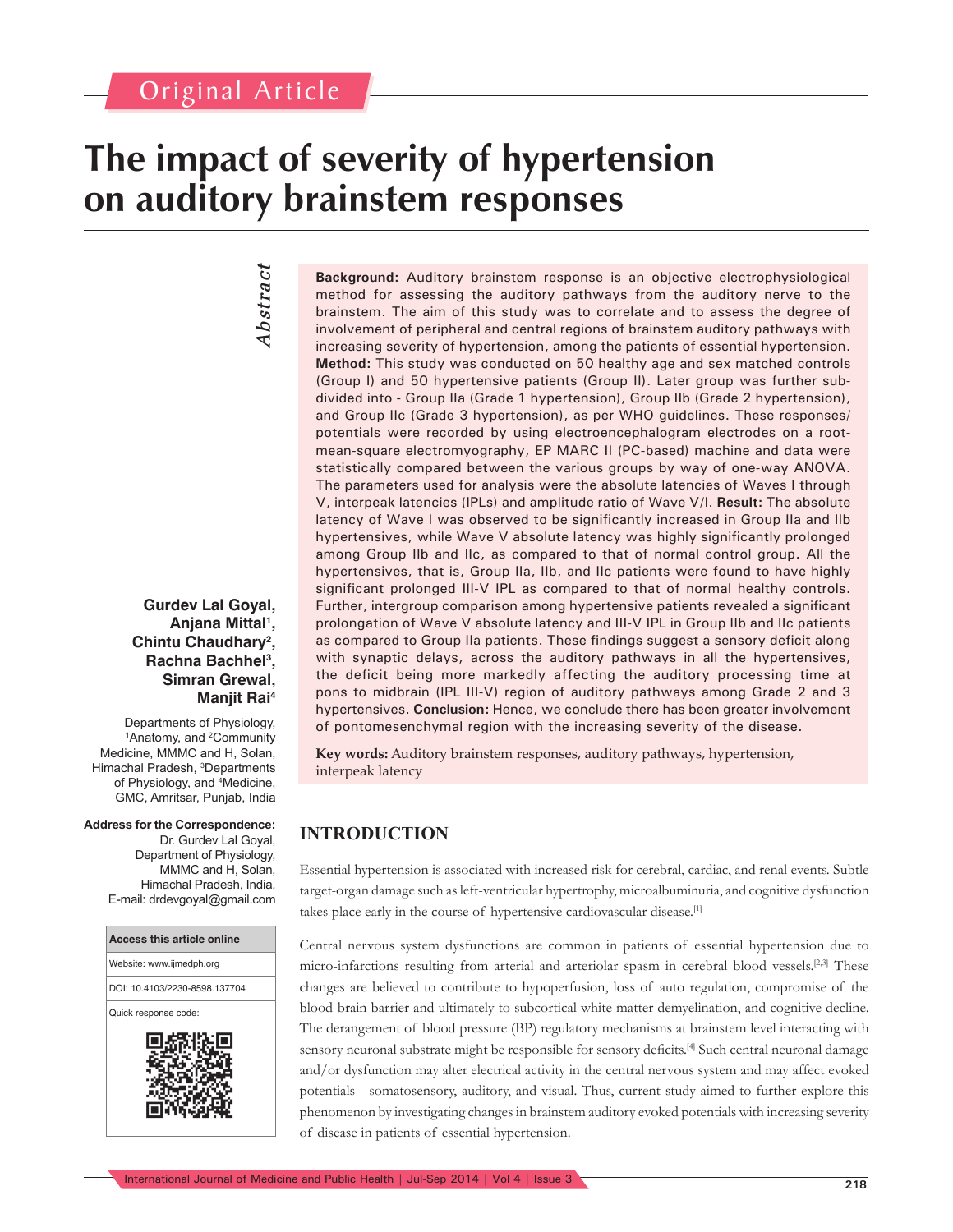# **MATERIALS AND METHODS**

Following approval by the ethical committee of the institute, the present study of auditory brainstem responses (ABRs) was conducted on 50 patients of essential hypertension (age group 40-60 years), attending Medical Outpatients Department (OPD) of Guru Nanak Dev Hospital, Amritsar and compared with 50 normotensive (age and sex matched) controls.

#### **Selection criteria**

The criterion of considering a patient hypertensive was a BP >140/90 mmHg based on the average of two or more readings taken during each of his/her visits to the OPD.

These subjects were not on any antihypertensive medication. The patients were divided into various groups depending upon the grade of hypertension, as per WHO guidelines. The WHO BP classification includes three grades of hypertension.

All the patients were interviewed on a pretested proforma that included clinical history was completed for each subject. These subjects were investigated and diagnosed as cases of essential hypertension.

#### **Exclusion criteria**

The patients with any associated diseases such as diabetes mellitus, ischemic heart disease (IHD), cerebrovascular disease, hyperlipidemia, renal disease and having any clinical auditory abnormality, or subjective symptoms of hearing loss were excluded from the study.

The patients were explained the procedure and informed written consent was taken before carrying out the procedure.

The controls were having a diastolic pressure <90 and systolic pressure below 140 mm of Hg.

Auditory brainstem responses were performed on an outpatient basis in the Department of Physiology, Government Medical College, Amritsar using root-mean-square electromyography EP MARC II 2CH (PC based) machine. The subjects were asked to wear earphones and electrodes placed on the top of head (vertex) and mastoid process. Active electrode was placed at ipsilateral mastoid process (Ai), reference electrode was placed at Cz and Grounding electrode was placed at the forehead (Fz). Electrical impedance was kept below 5 k $\Omega$ . Auditory stimuli were delivered through the earphones to the ear being tested while masking the other one with white noise of 40 dB.

Auditory brainstem responses were recorded using standardized technique after giving 2000 sound click stimuli of intensity 70 dB above normal hearing threshold, at 11/s frequency and 0.1 ms duration. The signals picked up by the electrodes were recorded using filter bandpass of 300-3000 Hz with artifact rejection level up to  $25 \mu V$ . 2-3 repetitions of the recording were done to ensure reproducibility that is - latency measured on separate recordings agreed with each other within 0.1 ms or less.

The following parameters were measured for analysis of ABRs in the patients and controls:

- 1. Absolute latency of Waves I to V
- 2. Interpeak latencies (IPLs)
- 3. Amplitude ratio of Wave V/I.

Data were analyzed by means of unpaired Student's *t*-test for the comparison of control and study groups. Further the multigroup comparison was done using one-way ANOVA. Thus, where there was a significant difference, Turkey's honestly significant difference (Turkey's honestly significant difference) *post-hoc* test was used to identify the source of the significance. The whole data had been assessed by Levene's test for equality of variance.

# **RESULTS**

#### **Hypertensive group**

There were 50 subjects in this group with their age between 40 and 60 years, average being  $50.2 \pm 5.9$  years. They had an average weight:  $67.3 \pm 5.8$  kg, height:  $166.4 \pm 7.0$  cm, body surface area:  $1.75 \pm 0.11 \text{ kg/m}^2$ , Systolic BP (SBP): 148.6  $\pm$  15.5 mmHg and diastolic BP (DBP):  $97.2 \pm 7.5$  mmHg. On the basis of the extent of raised BP, these subjects belonged to Grade 1, 2, and 3 hypertension as per WHO/ISH guidelines.

#### **Control group**

There were 50 subjects in this group between 40 and 60 years of age with the average being  $51.1 \pm 6.9$  years. They had a mean weight: 64.0  $\pm$  5.6 kg, height: 166.3  $\pm$  5.6 cm, body surface area:  $1.73 \pm 0.09$  kg/m<sup>2</sup>, SBP: 121  $\pm$  5.5 mmHg, and DBP: 78.4  $\pm$  3.5 mmHg.

Since values of BEAPs of left and right ear did not vary significantly, an average of the two ears was calculated and composite data are given.

Data are shown in Table 1 revealed statistically significant increase in the mean values of absolute peak latencies of Waves I, and III-V, in Group IIa (Wave I 1.76  $\pm$  0.22 and III-V 2.00  $\pm$  0.16) when

| <b>Table 1: Comparison of BAEP parameters of</b><br><b>Group I with Group Ila</b> |                                           |                               |      |                      |
|-----------------------------------------------------------------------------------|-------------------------------------------|-------------------------------|------|----------------------|
| <b>Parameters</b>                                                                 | Group I<br>Mean ± SD                      | Group IIa<br>Mean ± SD        |      | P value Significance |
|                                                                                   |                                           | 16260+020247 17670+022504     | 0.04 | S                    |
| Ш                                                                                 |                                           | 2 7296+0 19344 2 7320+0 21564 | 1    | NS.                  |
| Ш                                                                                 | $3.751\pm0.1573$                          | $3.667 \pm 0.2032$            | 0.36 | <b>NS</b>            |
| IV                                                                                | 48292±02095647855±020119                  |                               | 0.89 | N <sub>S</sub>       |
| V                                                                                 | 5.5420±0.21333 5.6750±0.16211             |                               | 0.10 | N <sub>S</sub>       |
| $1-111$                                                                           |                                           | 2.1196±0.28662 1.9040±0.32150 | 0.14 | N <sub>S</sub>       |
| I-V                                                                               | 39104+03141039115+034368                  |                               | 1    | N.S                  |
| $III-V$                                                                           |                                           | 17924+02169320090+015791      | 0.00 | HS                   |
|                                                                                   | Amplitude R 1.6870±1.55262 2.0710±2.18150 |                               | 0.79 | <b>NS</b>            |

BAEP = Brainstem auditory evoked potentials, SD = Standard deviation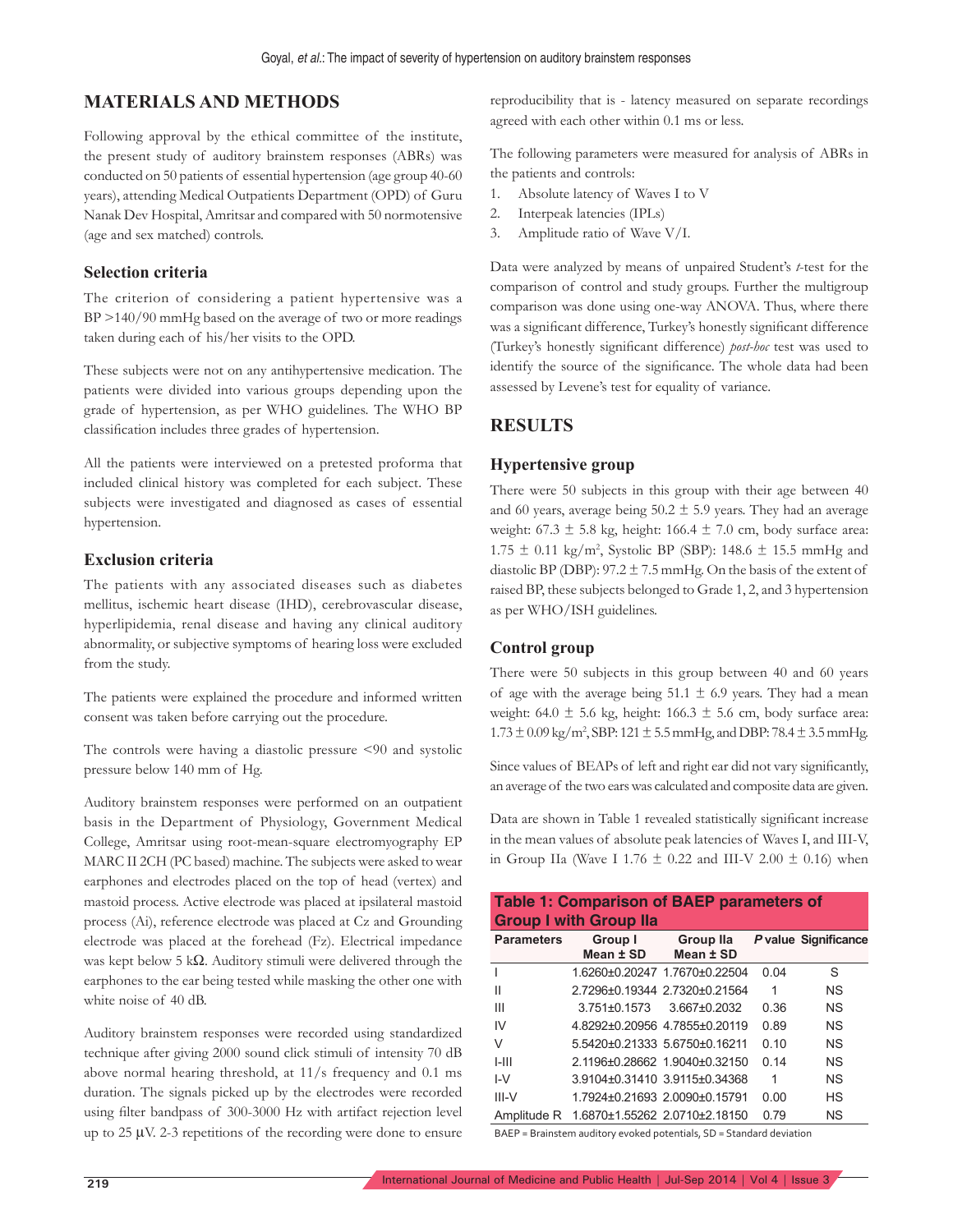compared with Group I healthy controls (Wave I  $1.62 \pm 0.20$ ; IPL I-III 1.90  $\pm$  0.32 and III-V 1.79  $\pm$  0.21).

Table 2 shows an increase in the mean values of absolute peak latencies of Waves I, V, and IPL III-V, in Group III when compared with Group I. The increase in the absolute peak latency of Wave I was statistically significant, while that in Wave V and IPL III-V was statistically highly significant  $(P \le 0.001)$ .

Table 3 shows, a statistically highly significant  $(P < 0.001)$ prolongation in absolute peak latency of Wave V and IPL III-V in Group IIc (Wave V 5.99  $\pm$  0.30 and III-V 2.31  $\pm$  0.27)

| <b>Table 2: Comparison of BAEP parameters of</b><br><b>Group I with Group IIb</b> |                                           |                               |      |                      |
|-----------------------------------------------------------------------------------|-------------------------------------------|-------------------------------|------|----------------------|
| <b>Parameters</b>                                                                 | Group I<br>Mean $±$ SD                    | <b>Group IIb</b><br>Mean ± SD |      | P value Significance |
|                                                                                   |                                           | 1.6260±0.20247 1.7870±0.17859 | 0.01 | S                    |
| Ш                                                                                 |                                           | 2.7296±0.19344 2.7252±0.19718 | 1    | <b>NS</b>            |
| Ш                                                                                 | $3.751 \pm 0.1573$                        | 3.659±0.2324                  | 0.24 | <b>NS</b>            |
| IV                                                                                |                                           | 48292+02095647109+031742      | 0.20 | <b>NS</b>            |
| V                                                                                 |                                           | 5 5420+0 21333 5 8517+0 24325 | 0.00 | HS                   |
| $1 - 111$                                                                         |                                           | 2 1196+0 28662 1 8726+0 32625 | 0.11 | <b>NS</b>            |
| $I-V$                                                                             | 3.9104±0.31410 4.0665±0.35907             |                               | 0.26 | <b>NS</b>            |
| $III-V$                                                                           |                                           | 1.7924±0.21693 2.1943±0.15957 | 0.00 | HS                   |
|                                                                                   | Amplitude R 1.6870±1.55262 1.5696±1.10187 |                               | 0.99 | <b>NS</b>            |

BAEP = Brainstem auditory evoked potentials, SD = Standard deviation

#### **Table 3: Comparison of BAEP parameters of Group I with Group IIc**

| <b>Parameters</b> | Group I<br>Mean ± SD                      | <b>Group IIc</b><br>Mean ± SD |       | P value Significance |
|-------------------|-------------------------------------------|-------------------------------|-------|----------------------|
|                   |                                           |                               |       |                      |
|                   |                                           | 1.6260±0.20247 1.8171±0.14784 | 0.08  | <b>NS</b>            |
| Ш                 |                                           | 2.7296±0.19344 2.8029±0.24743 | 0.80  | <b>NS</b>            |
| Ш                 | $3.751 \pm 0.1573$                        | 3.676±0.2759                  | 0.77  | <b>NS</b>            |
| IV                |                                           | 4.8292±0.20956 4.7586±0.20860 | 0.88  | <b>NS</b>            |
| V                 |                                           | 5 5420+0 21333 5 9971+0 30462 | 0.00  | <b>HS</b>            |
| $1 - 111$         |                                           | 2.1196±0.28662 1.8643±0.36859 | 0.17  | <b>NS</b>            |
| $I-V$             |                                           | 3 9104+0 31410 4 1829+0 41011 | 0.19  | <b>NS</b>            |
| $III-V$           |                                           | 1.7924±0.21693 2.3171±0.27675 | 0.000 | <b>HS</b>            |
|                   | Amplitude R 1.6870±1.55262 1.4514±0.40945 |                               | 0.98  | <b>NS</b>            |

BAEP = Brainstem auditory evoked potentials, SD = Standard deviation

#### **Table 5: Comparison of BAEP parameters of Group IIa with Group IIc**

| <b>Parameters</b> | Group IIa<br>Mean ± SD                    | <b>Group IIc</b><br>Mean ± SD |       | P value Significance |
|-------------------|-------------------------------------------|-------------------------------|-------|----------------------|
|                   |                                           | 1.7670±0.22504 1.8171±0.14784 | 0.94  | <b>NS</b>            |
| Ш                 |                                           | 2.7320±0.21564 2.8029±0.24743 | 0.85  | <b>NS</b>            |
| Ш                 | $3.667 \pm 0.2032$                        | 3.676±0.2759                  | 1     | <b>NS</b>            |
| IV                |                                           | 4.7855±0.20119 4.7586±0.20860 | 0.99  | <b>NS</b>            |
| V                 |                                           | 5.6750±0.16211 5.9971±0.30462 | 0.006 | S                    |
| $1 - 111$         |                                           | 1.9040±0.32150 1.8643±0.36859 | 0.99  | <b>NS</b>            |
| $I-V$             | 3.9115±0.34368 4.1829±0.41011             |                               | 0.26  | <b>NS</b>            |
| $III-V$           |                                           | 2.0090±0.15791 2.3171±0.27675 | 0.004 | S                    |
|                   | Amplitude R 2.0710±2.18150 1.4514±0.40945 |                               | 0.80  | <b>NS</b>            |

BAEP = Brainstem auditory evoked potentials, SD = Standard deviation

as compared with Group I (Wave V 5.54  $\pm$  0.21 and III-V  $1.79 \pm 0.21$ ).

Table 4 shows an increase in Wave V absolute peak latency and III-V IPL in Group IIb (Wave V 5.85  $\pm$  0.24 and III-V 2.19  $\pm$  0.16) in comparison with Group IIa (Wave V 5.67  $\pm$  0.16 and III-V 2.00  $\pm$  0.16), the increase being statistically significant ( $P \le 0.05$ ).

Similarly, as depicted in Table 5, a statistically significant  $(P < 0.05)$ prolongation was found in Wave V absolute peak latency and III-V IPL in Group IIc (Wave V 5.99  $\pm$  0.30 and III-V 2.31  $\pm$  0.27) as compared with Group IIa (Wave V 5.67  $\pm$  0.16 and III-V 2.00  $\pm$  0.16).

However, we could not find any statistically significant change in ABRs parameters in Group IIc as compared to Group IIb  $(P > 0.05)$ as is evident from Table 6.

### **DISCUSSION**

The effect of hypertension on the sensory conduction in the auditory pathway has already been studied. The findings of a pioneer study in North India showed the prolongation of latencies of all waves of ABRs along with IPL III-V.<sup>[5]</sup> In another study, 55 essential hypertensive patients and 55 normal elderly subjects between the ages of 55 and 99 years were selected. ABRs were measured along with serum cholesterol and triglyceride levels. The results of the ABR demonstrated that the latencies of Wave V, IPL I-V, and IPL III-V were prolonged compared

# **Table 4: Comparison of BAEP parameters of Group IIa with Group IIb**

| <b>Parameters</b> | Group IIa<br>Mean ± SD    | <b>Group IIb</b><br>Mean ± SD             |      | P value Significance |
|-------------------|---------------------------|-------------------------------------------|------|----------------------|
| $\overline{1}$    |                           | 1.7670±0.22504 1.7870±0.17859             | 0.98 | <b>NS</b>            |
| $\mathbf{H}$      |                           | 2.7320±0.21564 2.7252±0.19718             | 1    | <b>NS</b>            |
| Ш                 | 3.667±0.2032 3.659±0.2324 |                                           | 0.99 | <b>NS</b>            |
| IV                |                           | 4.7855±0.20119 4.7109±0.31742             | 0.73 | <b>NS</b>            |
| V                 |                           | 5.6750±0.16211 5.8517±0.24325             | 0.04 | S                    |
| $1-111$           |                           | 1.9040±0.32150 1.8726±0.32625             | 0.98 | <b>NS</b>            |
| $I-V$             |                           | 3.9115±0.34368 4.0665±0.35907             | 0.44 | <b>NS</b>            |
| $III-V$           |                           | 2.0090±0.15791 2.1943±0.15957             | 0.01 | S                    |
|                   |                           | Amplitude R 2.0710±2.18150 1.5696±1.10187 | 0.72 | <b>NS</b>            |
|                   |                           |                                           |      |                      |

BAEP = Brainstem auditory evoked potentials, SD = Standard deviation

| <b>Table 6: Comparison of BAEP parameters of</b><br><b>Group IIb with Group IIc</b> |                                           |                               |      |                      |  |
|-------------------------------------------------------------------------------------|-------------------------------------------|-------------------------------|------|----------------------|--|
| <b>Parameters</b>                                                                   | Group IIb<br>Mean ± SD                    | <b>Group IIc</b><br>Mean ± SD |      | P value Significance |  |
|                                                                                     |                                           | 1.7870±0.17859 1.8171±0.14784 | 0.98 | <b>NS</b>            |  |
| Ш                                                                                   |                                           | 2.7252±0.19718 2.8029±0.24743 | 0.81 | <b>NS</b>            |  |
| Ш                                                                                   | 3.659±0.2324                              | 3.676±0.2759                  | 0.99 | <b>NS</b>            |  |
| IV                                                                                  |                                           | 4.7109±0.31742 4.7586±0.20860 | 0.96 | <b>NS</b>            |  |
| V                                                                                   |                                           | 5.8517±0.24325 5.9971±0.30462 | 0.41 | <b>NS</b>            |  |
| $1 - 111$                                                                           |                                           | 1.8726±0.32625 1.8643±0.36859 | 1.0  | <b>NS</b>            |  |
| $I-V$                                                                               | 4.0665±0.35907 4.1829±0.41011             |                               | 0.85 | <b>NS</b>            |  |
| $III-V$                                                                             |                                           | 2.1943±0.15957 2.3171±0.27675 | 0.48 | <b>NS</b>            |  |
|                                                                                     | Amplitude R 1.5696±1.10187 1.4514±0.40945 |                               | 0.99 | <b>NS</b>            |  |

BAEP = Brainstem auditory evoked potentials, SD = Standard deviation